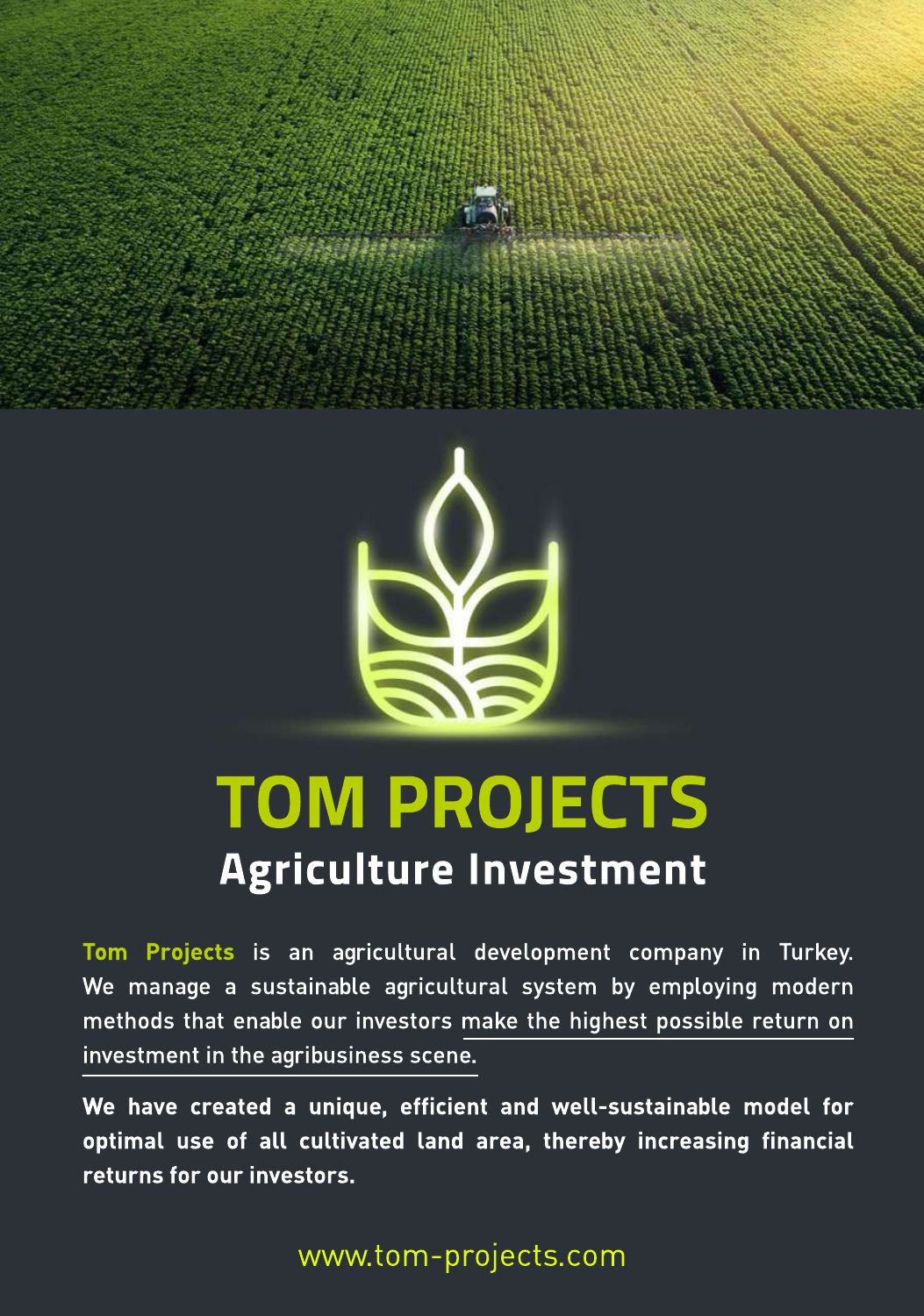## **Laws of owning a farmland in Turkey**

- The minimum area land a foreign investor can own is 10,000  $m^2$ (10 donums), and the maximum area is 300,000 m2 (300 donums). For example if you bought a 30 donums land, 10 donums of this land should be planted with fruitful trees.
- $\blacksquare$  The first 10,000 m<sup>2</sup> should be planted with fruitful trees For example if you bought a 30 donums land, 10 donums of this land should be planted with fruitful trees.
- In case a foreign investor wants to own a land with an area of more than  $300,000$  m<sup>2</sup>, he must establish a company in Turkey, and our financial and administrative team will help establish the company.
- The investor has the right to build on only 5% of the agricultural land area.
- $\blacksquare$  Only one person is entitled to obtain a title deed on his name. If he wants to register with more than one name, he must establish a company in Turkey. **The title deed fully owns on the name of the investor and has the full inherit right.**
- $\blacksquare$  A foreigner has the right to own land not cultivated with fruitful trees if the land area is not less than 170,000 m<sup>2</sup>.
	- In case the investor wants to plant crops / not fruitful trees / with an area of 10 donums, he must establish a company in Turkey.

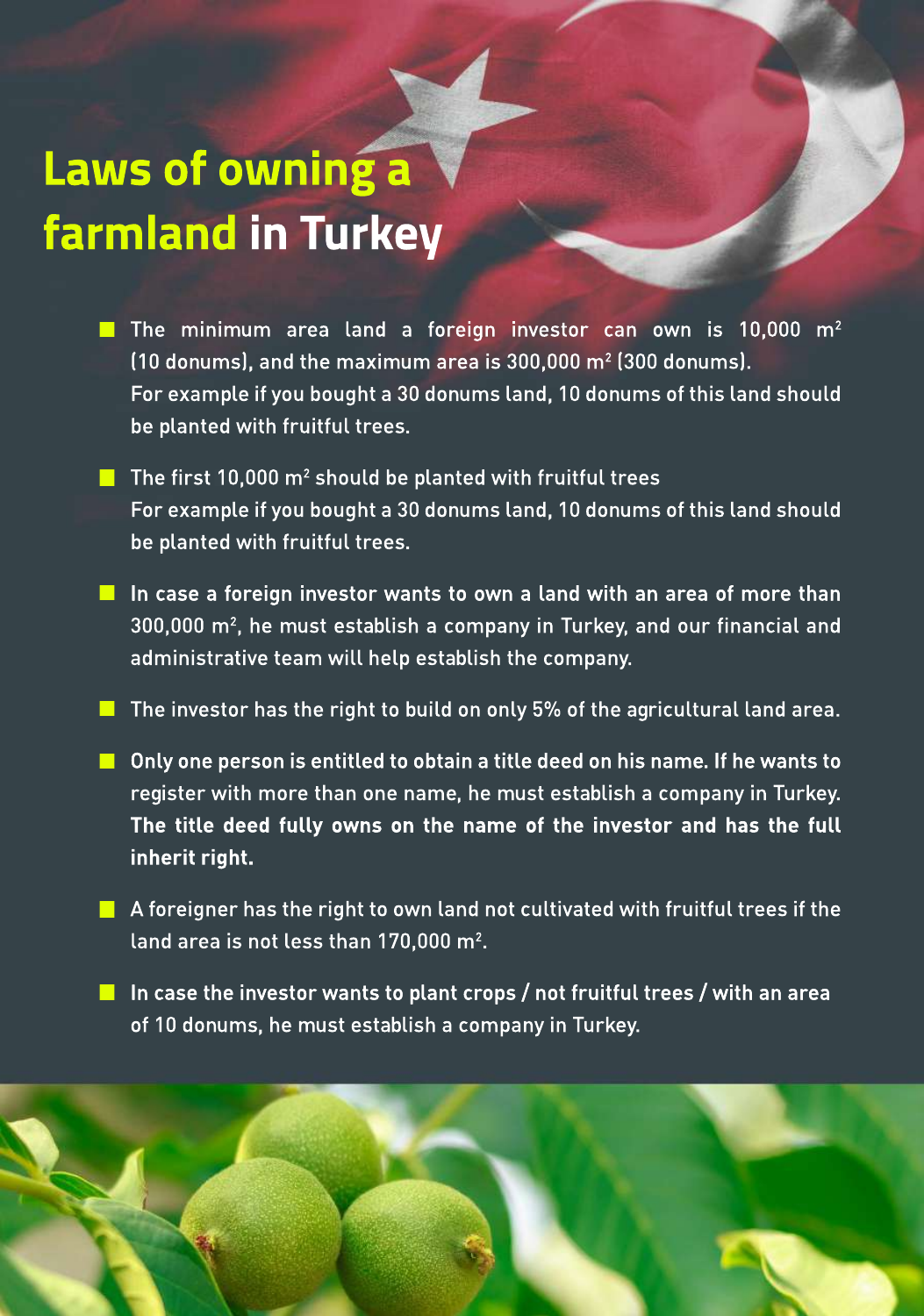# **Why Turkey?**

- It is easy to start a project in Turkey.
- Turkey enjoys peace, stability and security.
- Turkey offers very competitive and reasonable prices  $\blacksquare$ compared to other countries even with the current foreign exchange rates.
- Accessibility and availability of agricultural labour.
- High internal demand and consumption of agricultural produce.
- Turkey is located at a strategic geographical position, near  $\Box$ the Middle East, Europe and Russia.

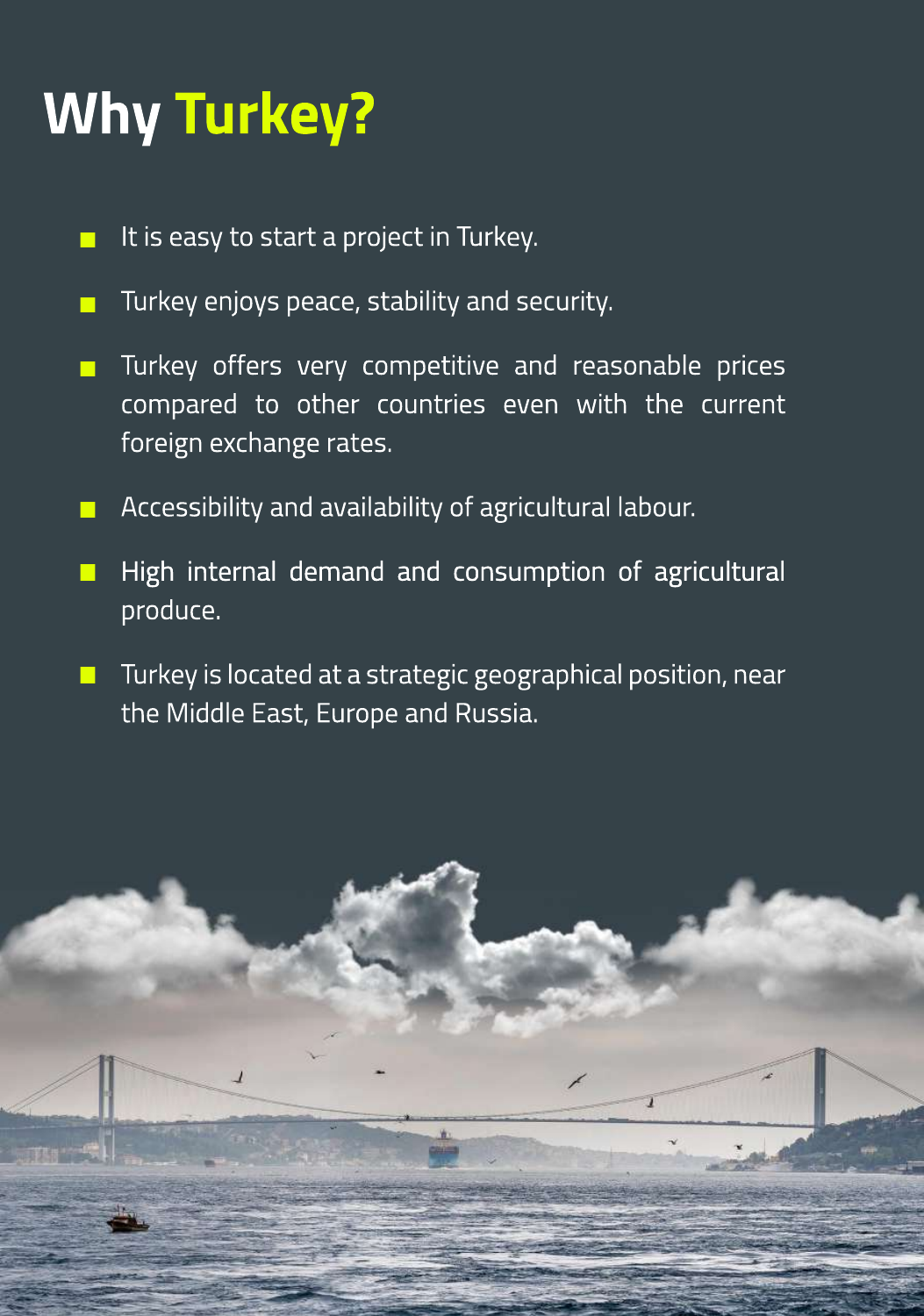# **Advanatages of Investing in Managed Farmlands**

- It is a safe and long-term investment.
- Possibility of diversifying investment fields from investing in walnut farms, olive oil and garlic farms.
- Obtaining a 100%  $\Box$ free title deed.
- Permanent need  $\Box$ for agricultural products.
- Significant Increase of land price after long-term investment.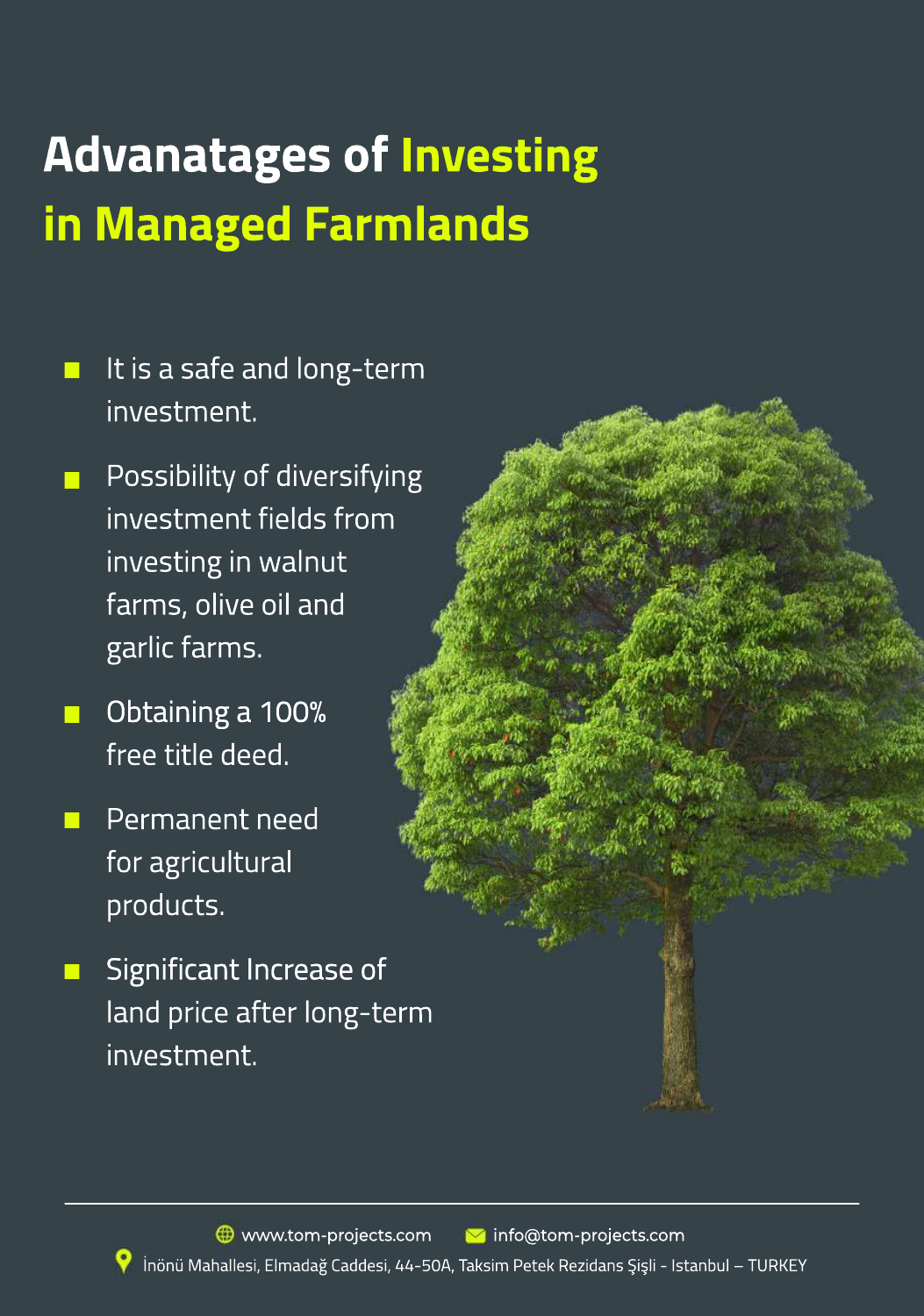#### **TOM Projects offers** two different investment models: Short Term Investment and Long Term Investment.

#### **Long Term Investment**

#### **High Value Yield**

Secure asset from which benefit can be achieved for relatively long period. (even for generations)

Progressive Increment in value: Regular increase in price along with the crop maturity provides a golden ticket for the investors if they want an early exit by reselling.

Example: Walnuts, Almonds, Pistachio.

#### **Short Term Investment**

- Seasonal, high in demand
- **J** Fast Cash Flow: ROI generation with in a period of less than a year.
- Control on Investment: Investors are in total control of their Capital,after the harvest they can reinvest on the same crop or mayf ocus on other harvest option
- Example: Garlic, Wheat, Barley.

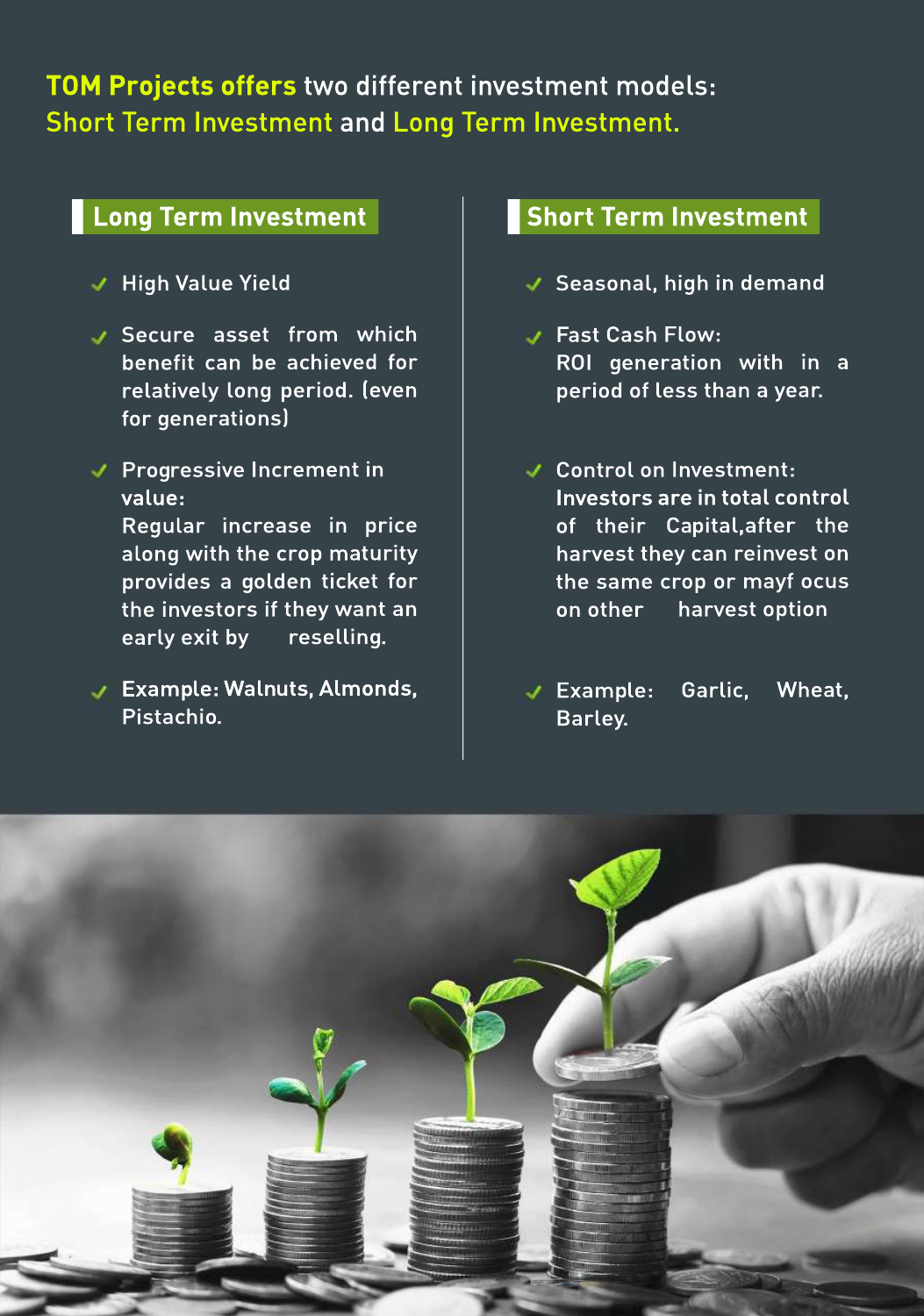### **For Long Term invesments:**

**We offer** cultivated lands managed by our specialized team using the latest and best mechanisms, equipment, agriculture technology and modern irrigation methods in addition to organic fertilizers to obtain the best results in order to provide guaranteed and high profits.

#### **The first type of planting we suggest is:**



#### **The project price includes:**

- **Land Price**
- The process of planting 2 years old Saplings with Blue **Certified Walnut.**
- Irrigation for the entire project, organic fertilizers.
- $\blacksquare$  Fence surrounding the land.
- **F** Fees of land ownership transfer to the investor  $(4%)$

İnönü Mahallesi, Elmadağ Caddesi, 44-50A, Taksim Petek Rezidans Şişli - Istanbul – TURKEY www.tom-projects.com info@tom-projects.com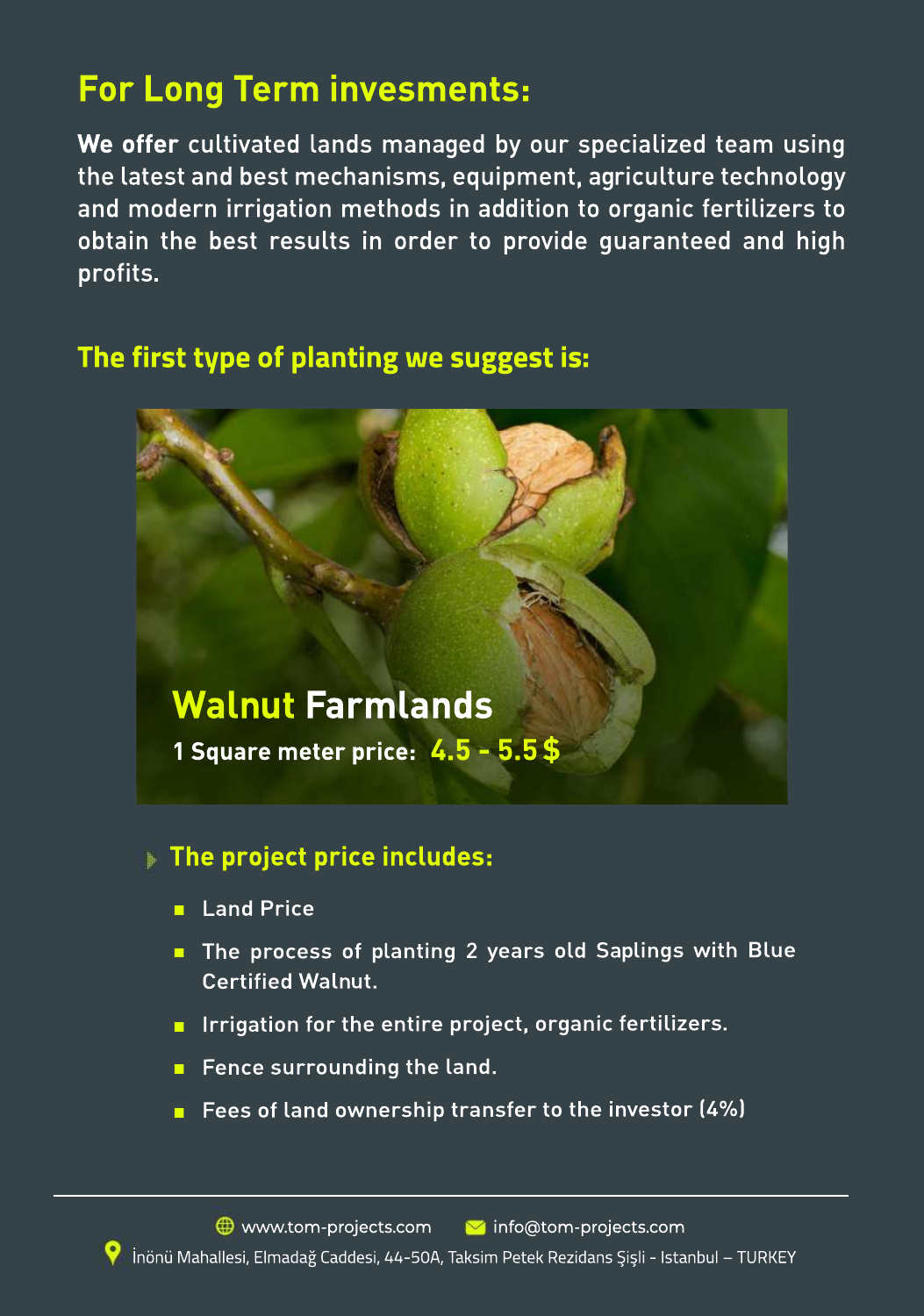

#### Walnuts take time to start production but offer very high returns when they do.

Walnut farms especially of the "Chandler" variety are a top of the list investment choice for someone seeking to begin investing in agriculture. **We highly recommend this choice because of its benefits ranging from:** 

#### **Single Cultivation**

With walnuts, you only need to plant once unlike other produce that require regular or yearly cultivation.

#### **Ease of storage**

Walnuts can be preserved for long periods of time, without being affected

#### **Price**

The Chandler cultivar has a relatively higher price and therefore tends to attract higher returns compared to other types of walnuts.

#### **Quality**

Chandler walnut trees are distinguished by their flowering in April/March, after the end of the frost season, which leads to an increase in the tree's production rate, thus increasing the production and profits of the entire project.

#### **High Demand**

The local and international demand for walnuts is increasing rapidly subsequently leading to an increase in price

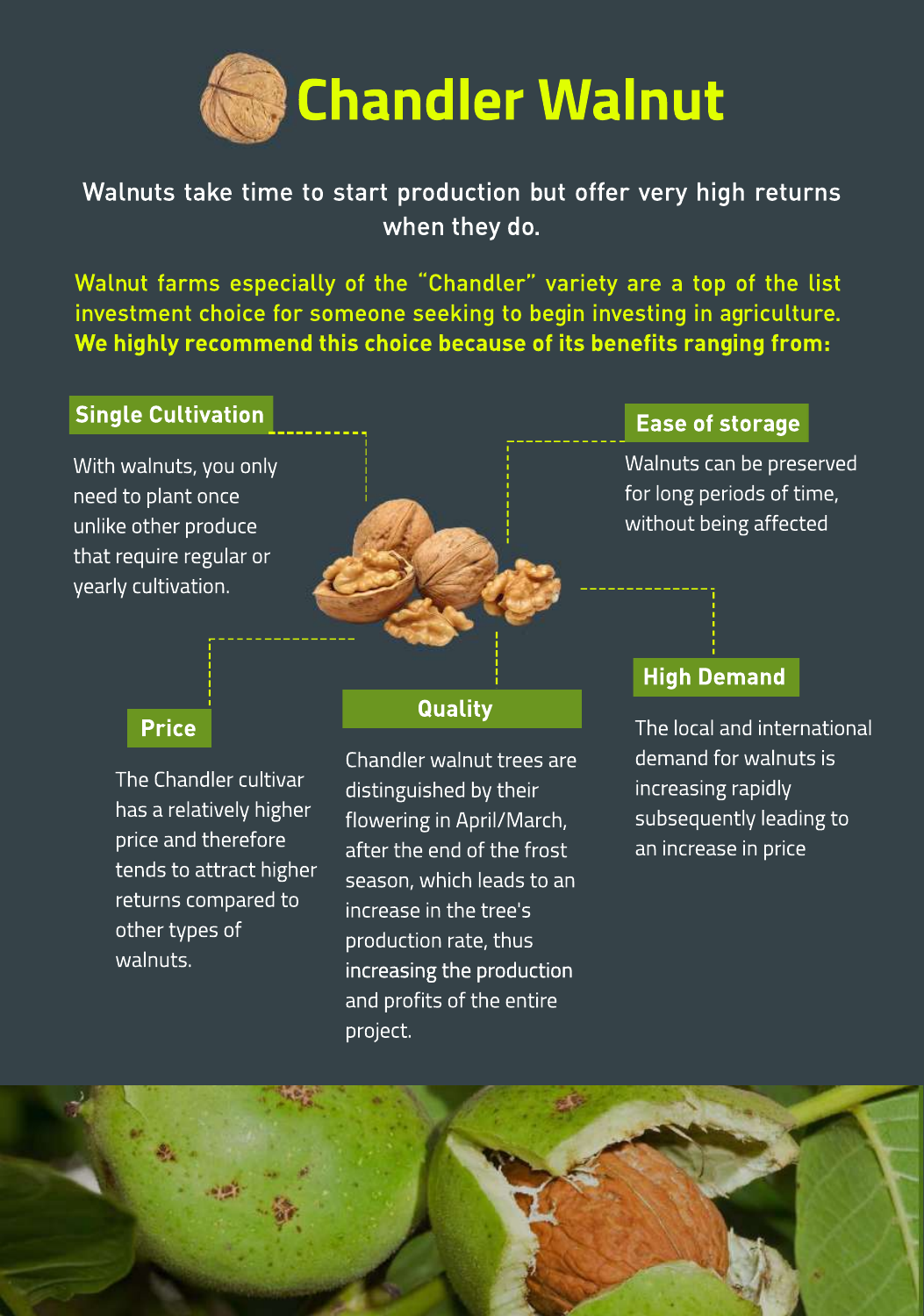The Chandler walnut is large, smooth and oval in shape with a strong scalloped cover. **The Chandler walnut is world famous and highly valued by buyers for its light weight and high quality kernel.**





### **Production:**

The walnut tree is a perennial tree, it's the best for agricultural investment, especially that there is a deficit in walnut production in Turkey by approximately 50%

- $\blacksquare$  Walnut tree begins production of nuts in the 4<sup>th</sup> year of investment, with 3 kg / 1 tree.
- In the  $8<sup>th</sup>$  year of investment, a single tree produces at least 14 kg.
- In the  $10<sup>th</sup>$  year of investment, the production is fixed at 22 kg / tree at least.

İnönü Mahallesi, Elmadağ Caddesi, 44-50A, Taksim Petek Rezidans Şişli - Istanbul – TURKEY  $\bigoplus$  www.tom-projects.com  $\bigotimes$  info@tom-projects.com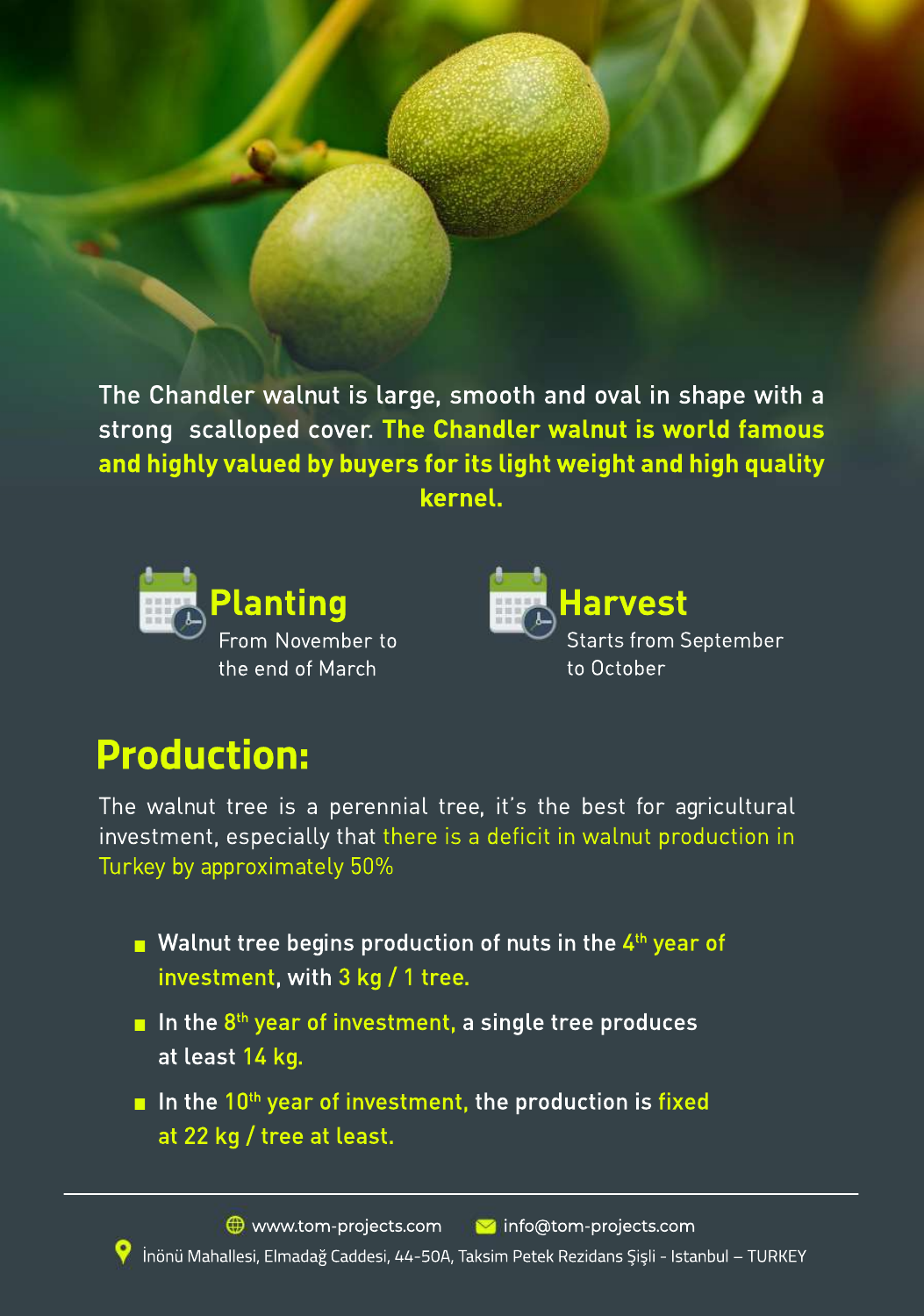### **Walnut Tree Production according to the year of investment**

#### **Production (kg/ 1 tree)**



#### **Accumulated Profits**



The investor recovers  $91%$  of the capital in the  $7<sup>th</sup>$  year of investment, through:

#### **Increasing of land price rate +**

#### **80% of the net profits from harvest selling**

www.tom-projects.com info@tom-projects.com

Ç İnönü Mahallesi, Elmadağ Caddesi, 44-50A, Taksim Petek Rezidans Şişli - Istanbul – TURKEY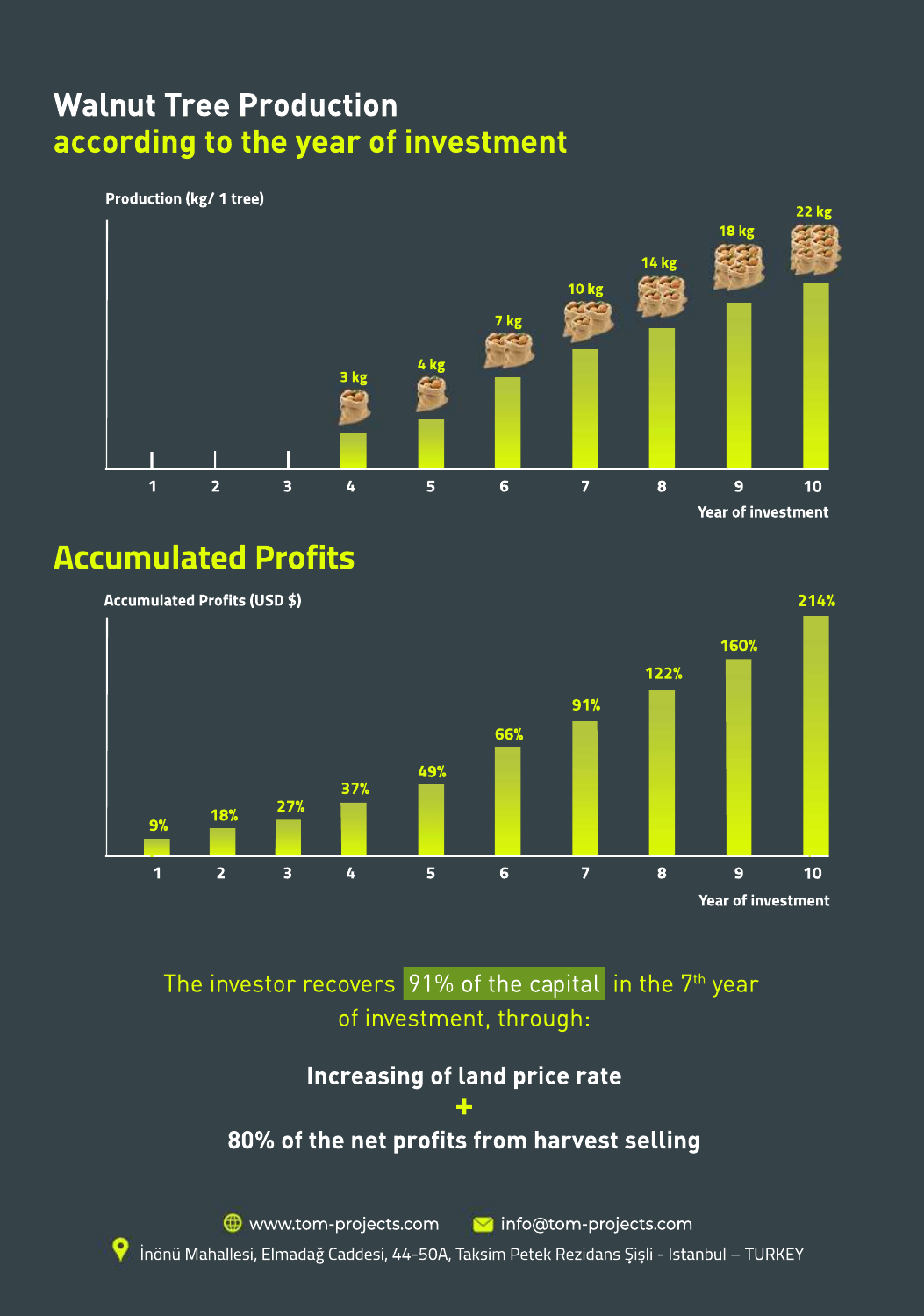### **Profit Distribution**

When production starts, the profitsare distributed as follows,

**After deducting the cost of managing the project:**

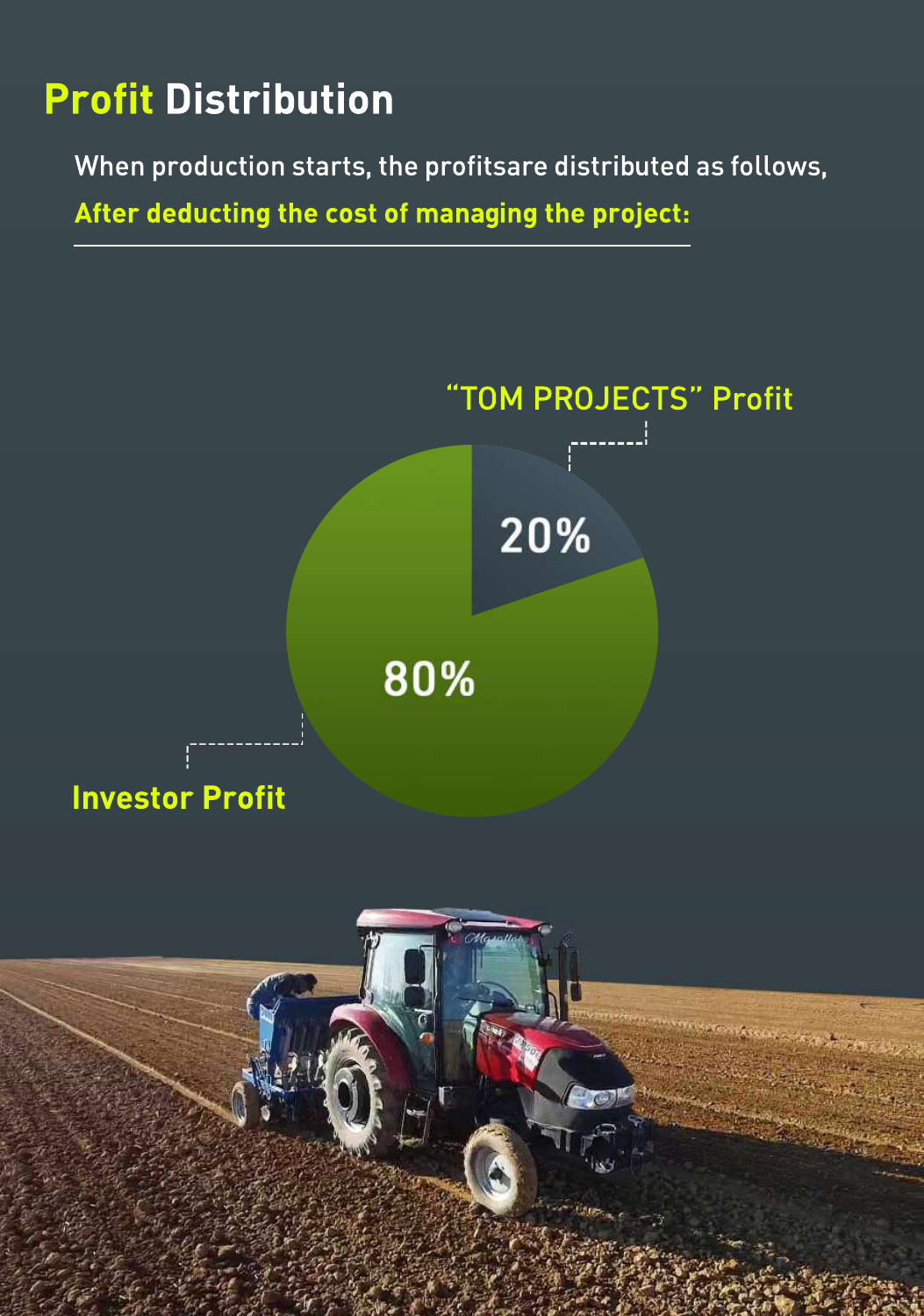### **Our farmlands locations**



| <b>Denizli</b>        |  |                           |
|-----------------------|--|---------------------------|
| Distance to Istanbul: |  | 580 km                    |
| Distance to Antalya:  |  | 250 km                    |
| Suitable for:         |  | <b>Walnut cultivation</b> |
| 1 Square meter price: |  | $4.5 - 5.5$ \$            |



İnönü Mahallesi, Elmadağ Caddesi, 44-50A, Taksim Petek Rezidans Şişli - Istanbul – TURKEY www.tom-projects.com **v**info@tom-projects.com